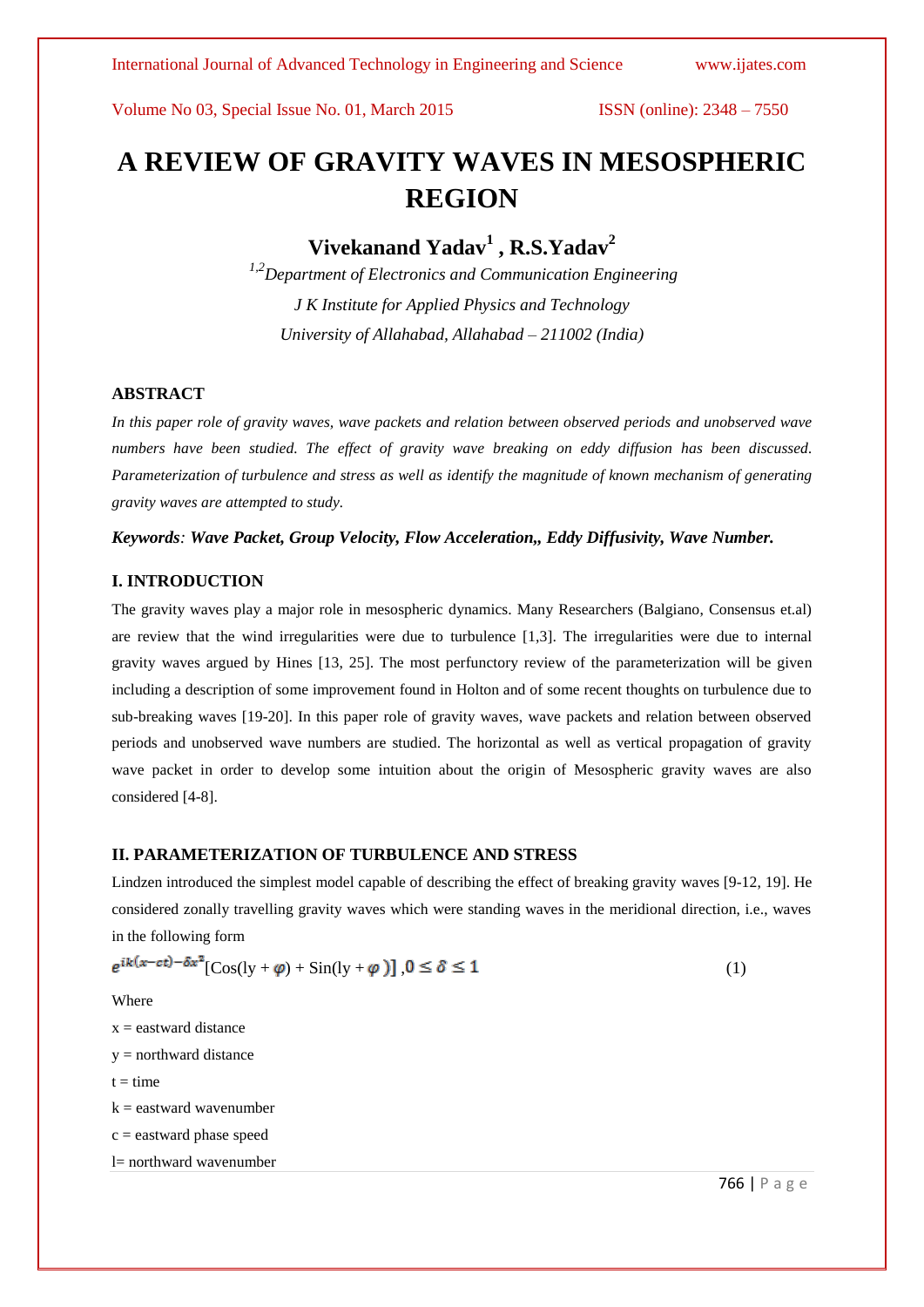

If the breaking height  $\bar{z}_{\text{break}}$  is observed then from eq (5) determines A.

## **CASE-I**

 $z > z_{break}$ 

It is assumed that sufficient turbulence is generated to prevent  $\frac{d\delta T}{dz}$  from growing further. According to Lindzen,

in the absence of damping,  $\frac{d\delta T}{dz}$  would grow exponentially with a local exponent given by

$$
\frac{1}{2H} - \frac{3}{2} \frac{1}{(\overline{u} - c) dz} d\overline{u}
$$
 (6)

Damping rise to imaginary part of c, which produces an imaginary contribution to [14-17]. The damping so that  $\lambda_i$  is exactly equal to the growth exponent given by eq (6), so that growth is exactly cancelled. This degree of damping, sufficiently small to permit Lindzen to relate  $c_i$  to eddy diffusivity, given by

$$
k c_i = \lambda^2 D_{eddy} \tag{7}
$$

and requirement that growth be cancelled then leads to

$$
D_{\text{eddy}} = k \frac{|u - c|^4}{N^8 (1 + \frac{l^2}{k^2})^{8/2}} \left| \frac{1}{2H} - \frac{3}{2} \frac{1}{(\overline{u} - c)} \frac{d\overline{u}}{dz} \right| \tag{8}
$$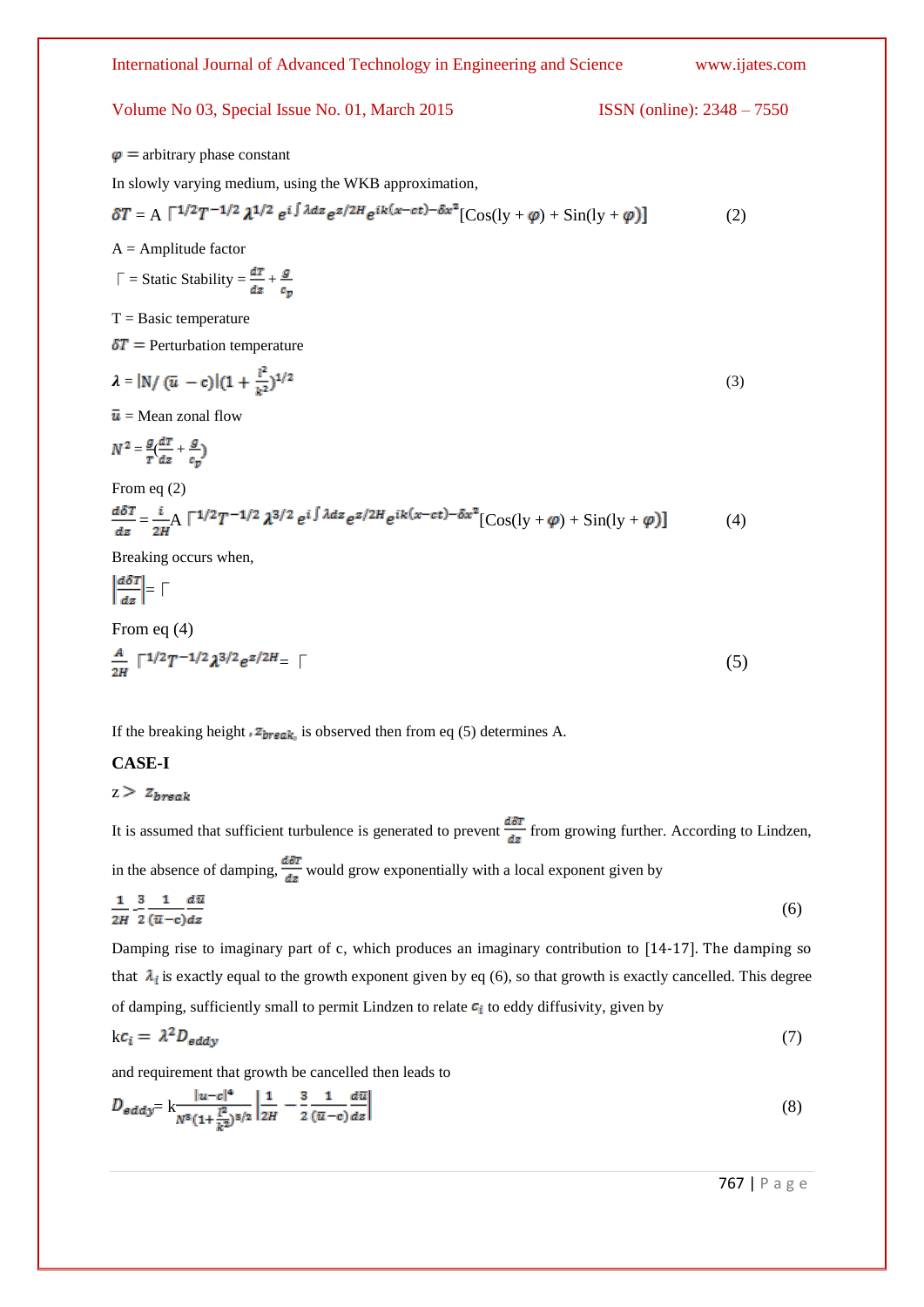## **CASE-II**

 $z = z_{\text{break}}$ , we have

$$
\overline{\hat{w}}\hat{u} = \frac{k}{2} \frac{N^2}{\lambda^3} \tag{9}
$$

Where

 $\dot{w}$  = perturbation vertical velocity

 $\dot{u}$  = Perturbation zonal velocity

For plane wave of the form eq (1) in the absence of damping, the Eliassen-palm theorem requires

$$
\frac{d}{dz}\left(\left(\rho_0 \overline{\hat{w}u}\right)\right) = 0\tag{10}
$$

Implying no acceleration of the mean flow.In the presence of damping due to wave breaking eq (10) is replaced by

$$
\rho_0 \acute{w}\acute{u} = \rho_0 (z_{break}) \frac{k}{2} \frac{N^2}{\lambda^3} \Big| z_{break} = e^{-2} \int_{z_{break}}^z \lambda idz \tag{11}
$$

From eq (6) the flow acceleration  $\mathbf{F}_{x}$  is given by

$$
F_x = \frac{1}{\rho_0} \frac{d}{dz} \left( (\rho_0 \overline{\hat{w}u}) = \overline{\hat{w}u} \left( \frac{1}{H} - \frac{3\frac{d\overline{u}}{dz}}{(\overline{u} - c)} \right) \right)
$$
(12)

Taking the account of filtering properties of troposphere and stratospheric winds concluded that for winter c=0 while for summer c=20 m/s. k was chosen to be the smallest value consistent with

$$
k(\bar{u} - c) \ge f^1 \tag{13}
$$

Where

 $F = 2\Omega \sin \varphi$ 

 $\varphi$  = lattitude

$$
\Omega = 2\pi / day
$$

Eq (13) being necessary for vertical propagation in the presence of rotation.

## **III. CALCULATION OF GRAVITY WAVE**

All proposed mechanism for gravity wave generation fall into some given broad categories [2, 24]:

## **3.1 Mountain Waves**

Mountain waves are forced by flow over topography. The forcing appears in the lower boundary condition where

$$
\mathbf{\dot{w}}(0) = \mathbf{U}_0 \frac{\partial}{\partial x} \mathbf{h}(\mathbf{x}) \text{ at } \mathbf{z} = 0 \tag{14}
$$

Where

 $h =$  surface elevation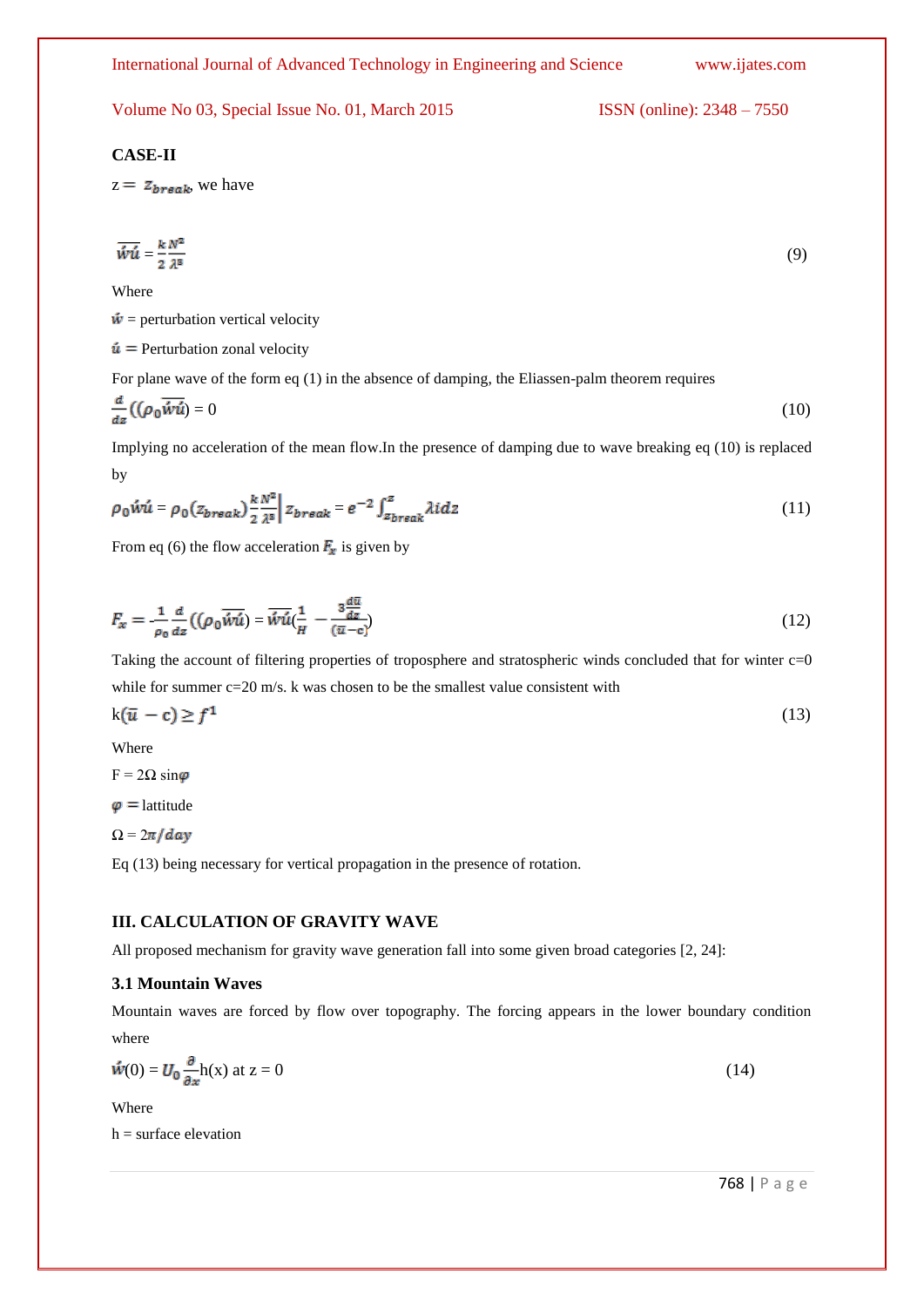International Journal of Advanced Technology in Engineering and Science www.ijates.com Volume No 03, Special Issue No. 01, March 2015 ISSN (online):  $2348 - 7550$  $U_0$  = Surface mean wind We assume surface elevation of the form  $h(x) = h e^{(ikx - \delta x^2)}[Cos(ly + \varphi) + Sin(ly + \varphi)]$ Eq (14) becomes  $\hat{w}(0) = (ik - 2\delta x) hU_0 e^{(ikx - \delta x^2)} [Cos(ly + \varphi) + Sin(ly + \varphi)]$ (15) From lindzen, we have  $\dot{w}(z) = A \lambda^{-1/2} e^{i \int_0^z \lambda dz} e^{z/2H} e^{(ikx - \delta x^2)} [\cos(y + \varphi) + \sin(y + \varphi)]$ (16) Where, for  $c = 0$  $\lambda^2 = \frac{N^2}{n^2}(1 + \frac{l^2}{k^2})$ From eq (15), we have  $A= ikU_0h\lambda_0^{1/2}$ We also have from lindzen (1981)  $\acute{u} = \frac{\lambda}{k(1 + \frac{l^2}{n^2})}\acute{w}$  (18) From eq  $(16)$  and eq  $(18)$  we get by averaging over x,  $\overline{\hat{wu}} = \frac{k U_0 h^2 N_0 e^{Z/H}}{2(1 + \frac{l^2}{k^2})^{1/2}}$ (19) From eq (9), we have  $\overline{\hat{wu}}|_{\mathcal{Z}_{\text{break}}} = \frac{k}{2} \frac{U^3(z_{\text{break}})}{N(z_{\text{break}})(1 + \frac{l^2}{l^2})^{3/2}}$  (20)

From eqs (19) and (20), we have

$$
e^{z \text{break}/H} = \frac{U^2(z \text{break})}{N(z \text{break}) U_0 h^2 N_0 (1 + \frac{l^2}{k^2})}
$$
(21)

For simplicity we will take

$$
N = N_0 = 2 \frac{\pi}{300s}
$$

We will also take

 $U_0$  =10m/s, which probably excessive

## **3.2 Shear Collapse**

This is probably the most efficient mechanism for generating gravity waves with phase speeds greater than zero [18]. Thus, invoking phase speeds greater than average troposphere wind speeds; we must consider what could possibly be trying to maintain an unstable shear layer at that speed.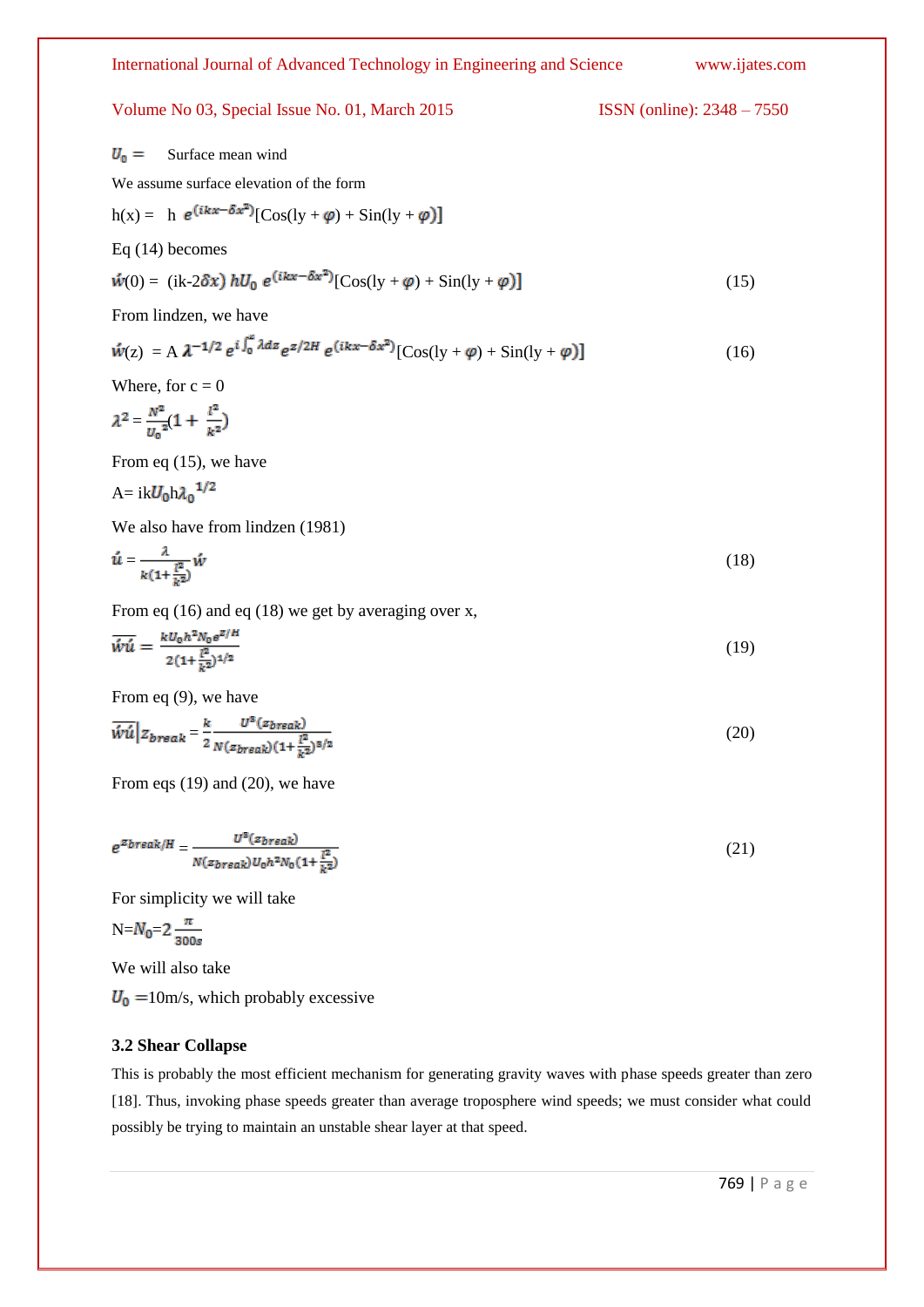# **IV. WAVE NUMBER AND OBSERVED PERIOD**

To extend the periods, $\tau$ , are observed, they are related to phase speed by the simple relation

$$
\tau = \frac{2\pi}{kc} \tag{22}
$$

A clue to the privacy of periods or phase speed is given by eq (3) where we see tendency of all wave with the same phase speed to have the same vertical wavelength independent of k and hence period[21-23]. This is in line with currently available data.

## **V. WAVE PACKETS AND GROUP VELOCITY**

Let us for a moment consider a gravity wave packet travelling in the x-z plane. Locally we have

$$
\sigma = N \frac{\kappa}{m} \tag{23}
$$

Where

 $\sigma$  = Frequency observed in moving frame following mean flow = k(c-u)

k= wave number in x direction

m= wave number in z direction

N= Brunt-Vaisala frequency

The group velocity in x- direction is given by

$$
C_{gx} = U + \frac{\partial \sigma}{\partial k} = U + \frac{N}{m} = U + \frac{\sigma}{k} = U + (c-U) = c \tag{24}
$$

In the Z- direction given by

$$
C_{gz} = \frac{\partial \sigma}{\partial m} = -N\frac{k}{m^2} = -\frac{\sigma}{m} = -k\frac{(c-U)}{m} = -(c-U)^2\frac{k}{N}
$$

From eqs (23) and (24), we have

$$
\frac{c_{gx}}{c_{gz}} = -\frac{m}{k} \frac{c}{(c-U)}\tag{25}
$$

## **VI.CONCLUSIONS**

In this paper we have conclude that the parameterization of Lindzen wherein the effect of gravity wave breaking on the generation of eddy diffusion and on the deposition of wave momentum flux can be seen in the simplest. The origin of gravity wave observed in the mesosphere is likely to be far removed horizontally. We also investigated that gravity wave propagate through significant planetary scale stationary waves. It is very important variable in determining  $D_{\text{eddy}}$  and  $F_x$  due to breaking waves.

# **ACKNOWLEDGMENT**

Authors are grateful to the referee for his constructive criticism and valuable suggestions for the improvement of this paper.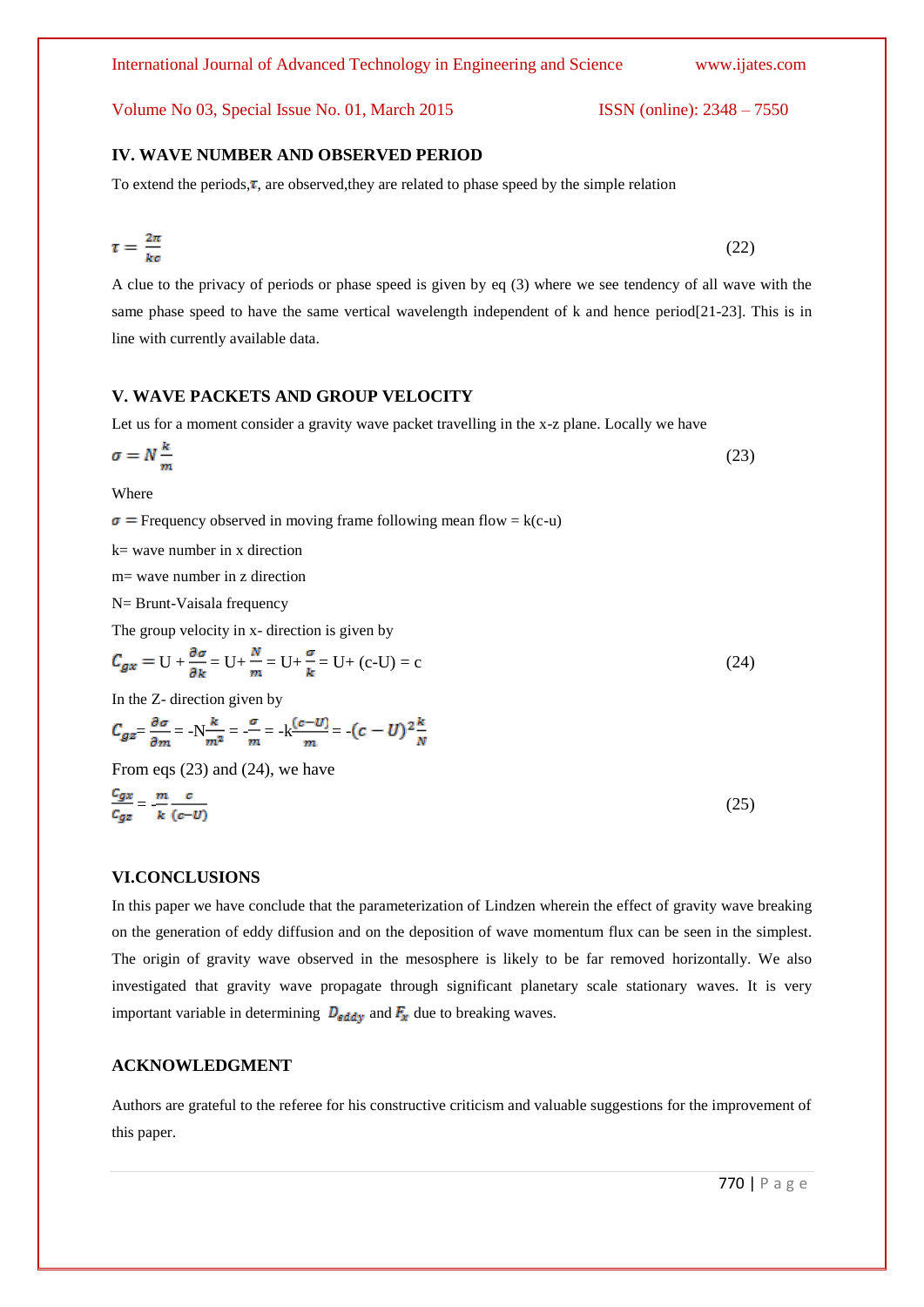#### **REFERENCES**

- [1] Balsley, B., 1983(Paper in these proceddings).
- [2] Blumen, W., 1972: Geostropic adjustment**.**Rev. Geophys. and Space Phys., 10,458-528.
- [3] Bolgiano, R., Jr., 1959: Procedding of international Symposium of Fluid Mechanics in the Ionosphere,Cornell University. J.Geophys. Res., 64, 2037-2238.
- [4] Booker, J.R. and F.P. Bretherton, 1967: The critical layer for internal gravity waves in ashear flow.J.Fluid Mech., 27,513-519.
- [5] Dunkerton, T., 1982: Wave Transience in a compressible atmosphere, part [I]: The saturation internal gravity waves in the mesosphere. J. Atmos. Sci., 39, 1042-1051.
- [6] Georges, T.M., 1968: Proceedings of Symposium on Acoustic-Gravity Waves in the atmosphere, boulder, Colorado, 15-17 July 1968.Available Superintendant of Document,U.S.Government Printing Office,Washington D.C.,20402,437 pp.
- [7] Hines, C.O., 1960: Internal gravity waves at ionospheric heights.Can.J.Phys. 38, 1441-1481.
- [8]Hodge, R.R., Jr., 1969: Eddy diffusion coefficients due to instabilities in internal gravity waves.J.Geophys.Res. 74, 4087-4090.
- [9] Holton, J.R., 1982: The role of gravity waves induced drag and diffusion in the momentum budget of the mesosphere. J. Atmos. Sci., 39,791-790.
- [10] Jones, W.L., 1968: Ray tracing for internal gravity waves, In Georges, T.M., ibid.
- [11] Leovy, C., 1964: Simple model of thermally driven mesospheric circulation.J.Atoms.Sci. 21,327-341.
- [12] Liller, W. and F.L.Whipple, 1954: High altitude winds by meteor-train photography.Rocket exploration of the upper atmosphere,New York,Pergamon press,72-130.
- [13] Lindzen, R.S., 1967: Thermally driven diurnal tide in the atmosphere.Q.J.Roy.Met.Soc. 93, 18-42.
- [14] Lindzen, R.S., 1968: The application of classical atmospheric tidal theory .Proc.Roy.Soc.A. 303, 299-316.
- [15] Lindzen, R.S., 1968a: Some speculations on the role of critical level interaction between internal gravity waves and mean flows, In Georges, T.M., ibid.
- [16] Lindzen, R.S., 1968b: Lower atmospheric energy sources for the upper atmosphere.Met.Mono. 9, 37-46.
- [17] Lindzen, R.S., 1971: Tides and gravity waves in the upper atmosphere, in Mesospheric model and related experiments, G.Fiocco, ed.
- [18] Lindzen, R.S., 1974: Stability of a Helmholtz velocity profile in continuously stratified infinite Boussinesqapplications to a clear air turbulence.
- [19] Lindzen, R.S., 1981: Turbulence and stress due to gravity waves and tidal breakdown, J.Geophys.Res. 86, 1507-1514.
- [20] Lindzen, R.S. and J.M .Forbes, 1983: Turbulence originating from convectively stable internal waves.J. Geophys.Res. in press.
- [21] Matsuno, T., 1982: A quasi one dimensional model of the middle atmosphere circulation interacting with internal gravity waves, J.Met.Soc. Japan, 60,215-226.
- [22] Sankar-Rao, M., 1965: Continental elevation enfluence on the stationary harmonics of the atmospheric motion .Pure and Appl .Geophys, 60,141-159.